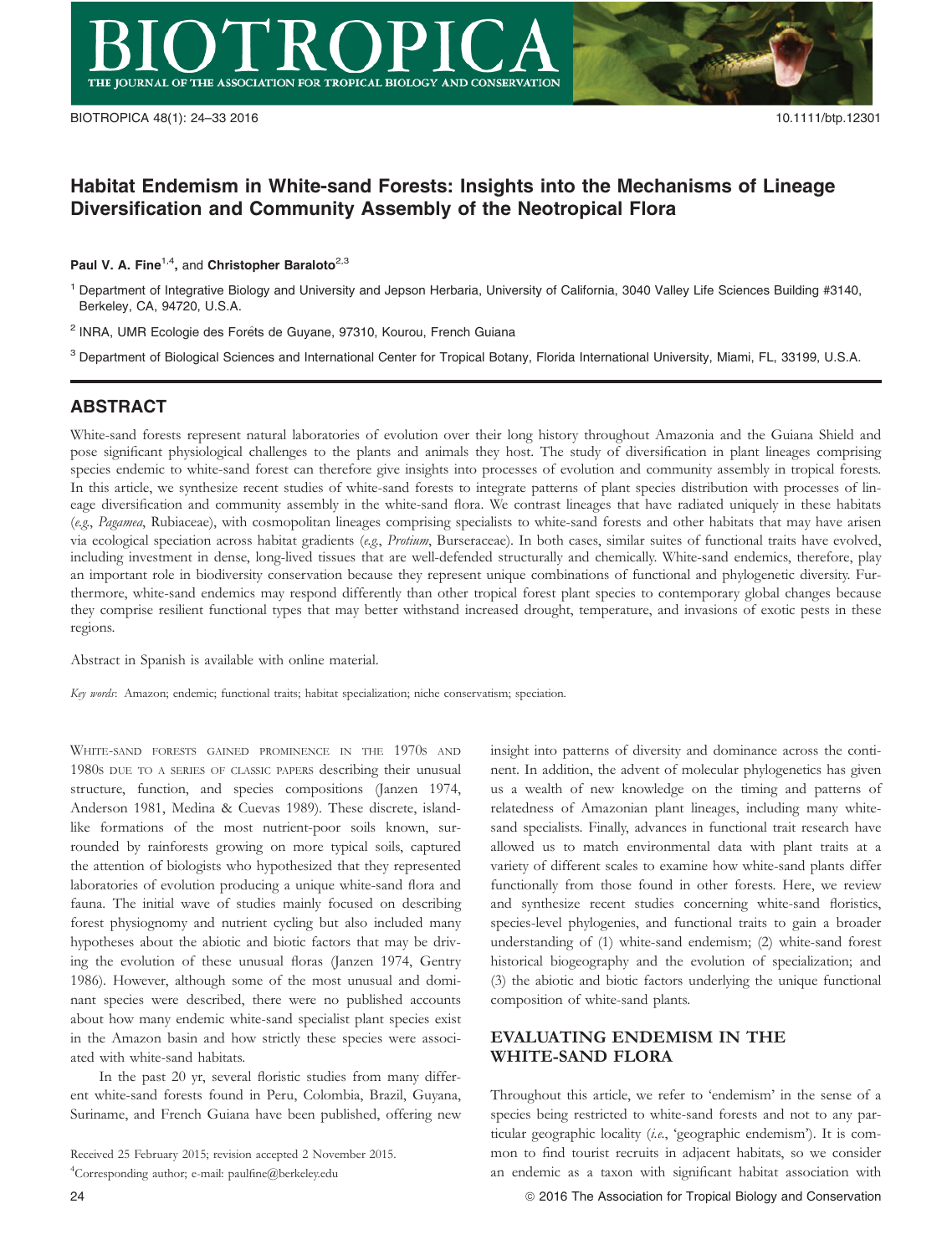some proportion of observations  $(e.g., 90\%)$  restricted to that habitat. To evaluate habitat endemism, it is, therefore, necessary to know not only which species of plants are found in white-sand forests but also whether these species are also found in other forest types in the same geographic region. In general, these types of studies are rare. Instead, most investigators have compiled lists of plants found in the white-sand forests of their study area (Anderson 1981, Duivenvoorden & Lips 1995, Coomes & Grubb 1996, García Villacorta et al. 2003, Kelloff & Funk 2004, Guevara et al. 2016). While these lists contribute greatly to our knowledge of which species and genera are dominant across South American white-sand forests, they do not allow us to strictly evaluate endemism.

Another limitation is that most comparisons of white-sand forests with other forests have compared turnover at the community level, rather than testing each species for its degree of habitat specialization. These community comparisons have been done in two different, but related ways. First, investigators have placed transects across environmental gradients and correlated species composition with environmental variables (Damasco et al. 2013) or visualized dissimilarity clusters of species composition against axes of environmental variables (Tuomisto et al. 1995, 2003, Ruokolainen et al. 1997, Vormisto et al. 2000). Alternatively, some studies have compared species compositions of geographically separated plots of different soil types (ter Steege et al. 1993, Banki 2010, Fine et al. 2010, Stropp et al. 2011, Peñuela-Mora 2014). For example, Fine et al. (2010) reported significant differences between white-sand forest plots and terra firme plots in northeastern Peru. However, endemism per se, in other words which particular species were actually endemics to white-sand forests, was evaluated on a more ad-hoc basis, by comparing the number of plots in which a plant species was found in whitesand forests to the number of plots in non-white-sand forests or by confirming whether or not the plant was included in a recently published Catalogue of Ecuador which at the time was not known to harbor white-sand forests (Jørgensen & Léon-Yánez 1999). Similarly, Stropp et al. (2011) reported strong differences between white-sand and non-white-sand (terra firme) forests of the Rio Negro, Brazil, at the community level. Indicator species analysis, which is a statistical procedure that finds non-random association with a habitat or a geographic area (Dufrene & Legendre 1997, De Caceres et al. 2010), was used to delimit species, genera, and families that had greater than expected numbers of individuals in white-sand forests (Stropp et al. 2011). Ter Steege et al. (2013) provided a similar analysis at the scale of the entire Amazon region. Although this approach is useful to depict habitat associations, it must be interpreted in light of the sampling design and lack of taxonomic standardization used to generate the data. Generally, few white-sand forests have been sampled in these studies, and often white-sand forests are sampled without paired forest sites in adjacent non-white-sand areas. Therefore, some true endemics have probably been missed for a lack of adequate sample size, and some geographically restricted species have probably been mistakenly labeled as white-sand endemics. Moreover, many white-sand taxa may represent cryptic species

(Fine et al. 2013a) or when morphologically distinct have been labeled as 'morphospecies' that have generally been excluded from these larger meta-analyses (ter Steege et al. 2013), and thus remain undescribed as endemics.

Although we lack a comprehensive picture of the white-sand endemic flora across the Amazon, there are several consistent patterns. First, white-sand forests generally are significantly more species-poor than non-white-sand forests. On average, 1-ha tree plots contain fewer than 61 species (Guevara et al. 2016), whereas Amazonian terra firme forests generally contain at least twice and up to five times as many species (ter Steege et al. 2013). Second, white-sand forests are dominated by a subset of tree species that achieve extremely high relative abundances. For example, in Peru, 62.4 percent of the individuals across 16 plots in seven geographically separated white-sand forests were made up of only 17 species (Fine et al. 2010). In the upper Rio Negro, the most abundant eight species (led by two species of Eperua and Aldina heterophylla) accounted for more than 51 percent of the trees sampled in four white-sand plots (Stropp et al. 2011). This pattern has been reported again and again from all sides of the Amazon basin (ter Steege et al. 2013). At the same time, there are reports of many non-endemic species occurring in white-sand forests at low abundances. For example, about half of the 221 species registered in the Peru study were also found in neighboring terra firme plots or included in the Catalogue of Ecuador (Fine et al. 2010). We interpret this pattern to indicate that many species can survive in white-sand forests, but to achieve dominant species status, they need to have a suite of traits that confer success in these unique and challenging environments. Interestingly, the dominant species in Peru are rarely (if ever) reported in nonwhite-sand forests, pointing toward a link between dominance in white-sand forests and endemism. If there are evolutionary tradeoffs that confer advantages in white-sand forests, the same traits that lead to dominance may be strongly disadvantageous in other soil types, leading to the exclusion of these species by either physiological intolerance or competition with other plants (Fine et al. 2006). This pattern of white-sand dominants not occurring in non-white-sand forests is not as clear in the Upper Rio Negro or in the Guianas where the contrast between white-sand forests and other forest soil types is not as marked. For example, the two species of Eperua and Aldina heterophylla that so thoroughly dominate some white-sand forests of that region were also found in lateritic forests (Boubli 2002, Stropp et al. 2011). Nevertheless, these (non-white-sand) terra firme forests of the Guiana Shield are less starkly contrasting in soil texture and nutrient limitation with regional white-sand forests than their terra firme counterparts in the western Amazon that have much higher clay content and nutrient availabilities (Baraloto et al. 2011).

We can extend our thinking of endemism (or habitat association) by using herbarium records and floras to ask whether these taxa have close relatives that occur in other habitats or alternatively, whether taxa generally belong to clades that are associated with white-sand or similar forest types. This broader definition of endemism may allow us to increase our understanding of the factors that are most likely driving the evolution of diversity and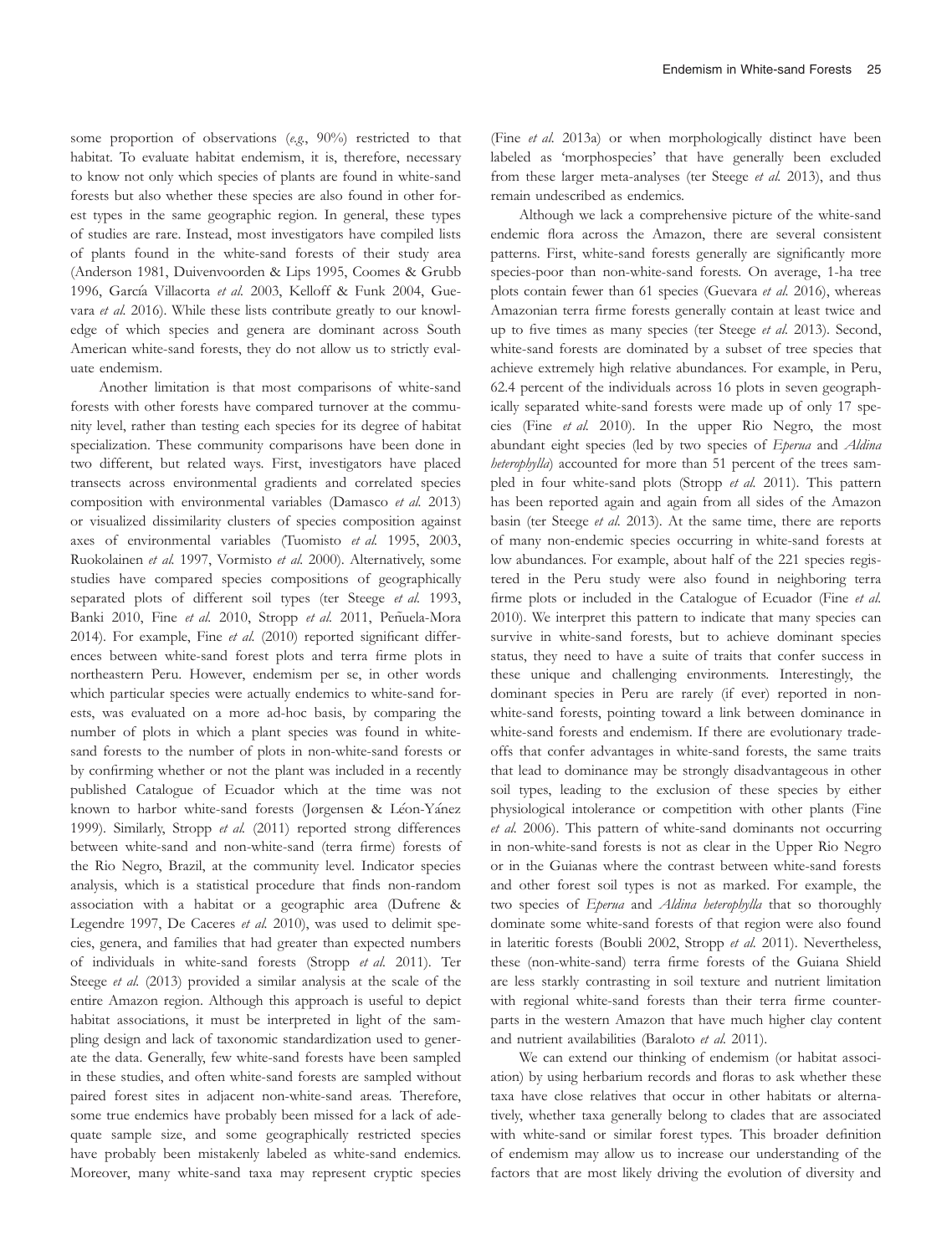dominance in white-sand forests (Guevara et al. 2016). By including phylogenetic information in community comparisons, we can compare white-sand and non-white-sand forests at deeper phylogenetic depths. For example, Fine and Kembel (2011) compared phylogenetic community structure and phylobetadiversity of the Peruvian white-sand and terra firme plots mentioned above. They found a list of nodes that were significantly overrepresented in the phylogenetic assemblage that occurs in white-sand forests, corresponding to the dominant species, genera, and families reported in Fine et al. (2010). Stropp et al. (2011) conducted a similar analysis using indicator species analysis at the genus and family level. These types of analyses would be promising to extend to all white-sand plots across the Amazon (e.g., ter Steege et al. 2013), but will require improved standardization of vouchers across plot networks and phylogeographic studies to resolve species complexes.

#### CONTRASTING PROCESSES OF DIVERSIFICATION GENERATING THE ENDEMIC WHITE-SAND FLORA

Although they cover a relatively small area representing 3 percent or less of the total forest cover, white-sand forests occur throughout the Amazon basin, Guiana Shield, and the Atlantic Forests of Brazil (ter Steege et al. 2000, de Oliveira et al. 2014, Adeney et al. 2016). In the lowland Amazon basin, white-sand forests cover the largest and most contiguous area in the Rio Negro basin, in Brazil, Colombia, and Venezuela (Medina & Cuevas 1989, Adeney et al. 2016). In the Western Amazon in Acre (Brazil), Peru, Ecuador, and in western Colombia, whitesand forests are often island-like patches of just a few hectares surrounded by other terra firme forest types of much more fertile soils (Duivenvoorden & Lips 1995, Fine et al. 2010, Neill & Asanza 2012, Peñuela-Mora 2014). Adeney et al. (2016) include a map of lowland white-sand areas of the Amazon Basin. In the Guiana Shield of Venezuela, Guyana, Suriname, and French Guiana, white-sand forests are distributed both toward the coast and on and adjacent to the quartzite rocks that make up the Shield itself (Hammond 2005). Coastal white-sand forests are common in the Guianas as well as in Brazil, where they are called restingas (de Oliveira et al. 2014). These forests grow on top of ancient sand dunes and beaches that were formed by the higher sea levels in the Pleistocene.

Several recent publications have reviewed the geology of Amazonian sediments, and the events of the Miocene remain the subject of much debate (cf. Hoorn et al. 2010, Latrubesse et al. 2010). Nevertheless, some general patterns that are relevant to the evolution of white-sand endemic flora can be summarized. Some white-sand soils likely have formed *in-situ*, within the past million years via podsolization or subsidence (Rossetti et al. 2012). Other white-sand soils derive from ancient, Pre-Cambrian sediments that make up the Guiana and Brazilian Shields that have been exposed to rainfall and eroded for many tens of millions of years (Hoorn 1993). These quartz sediments have been carried from the Shields by rivers, and some were deposited as

far west as the Peruvian Amazon when major northern South American rivers flowed across the continent in the westerly direction (Hoorn 1993, Hoorn et al. 2010). Due to the extremely dynamic nature of Amazonian floodplains, however, these sand deposits have likely been moved many times since their first deposition, meaning that although the sand itself and the presence of white-sand forest habitat in South America may be extremely ancient and continuously present since its origin, the precise location of any particular present-day white-sand forest (outside of the core areas on or near the Shields) may not be older than a few million years or in some cases, much younger. This combination of the extreme antiquity of white-sand soils along with highly dynamic histories of geologic strata of the Amazon means that plants endemic to white-sand forests may include lineages with very different evolutionary trajectories.

Indeed, in the white-sand flora, we see dominant taxa belonging to two categories (Table 1), exemplified by Pagamea (Rubiaceae) on the one hand, a genus almost entirely restricted to white-sand forests, and by Protium (Burseraceae) on the other, which is a clade that contains habitat-specialist species in a multitude of habitat types. These two different patterns suggest entirely different processes underlying species diversification of the groups. Clades like *Pagamea* have extremely large geographic distributions, yet only occur in poor-soil habitats, suggesting that there is some intrinsic constraint on the entire lineage that prevents the plants from thriving in more fertile substrates. Addi-

TABLE 1. The 13 most dominant white-sand specialist species from the 91 ATDN white-sand plots (Guevara et al. 2016) and whether these species belong to clades restricted to white-sand forests or whether they have close relatives specialized to other habitat types.

| Species dominant in WS plot network<br>(number of individuals registered) | Contain congener in other<br>forest types?          |
|---------------------------------------------------------------------------|-----------------------------------------------------|
| Eperua falcata (Fabaceae) (3343)                                          | Yes, but only in poor-soil areas<br>(Guiana shield) |
| Catostemma fragrans (Malvaceae) (1665)                                    | Yes, but only in poor-soil areas<br>(Guiana shield) |
| Eperua leucantha (Fabaceae) (1260)                                        | Yes, but only in poor-soil areas<br>(Guiana shield  |
| Eperua grandiflora (Fabaceae) (1074)                                      | Yes, but only in poor-soil areas<br>(Guiana shield) |
| Pachira brevipes (Malvaceae) (1065)                                       | Yes                                                 |
| Micrandra sprucei (Euphorbiaceae) (839)                                   | No                                                  |
| Licania buxifolia (Chrysobalanaceae) (743)                                | Yes                                                 |
| Haploclathra cordata (Calophyllaceae) (543)                               | $\rm No$                                            |
| Swartzia bannia (Fabaceae) (536)                                          | Yes                                                 |
| Aspidosperma excelsum (Apocynaceae) (509)                                 | Yes                                                 |
| Dicymbe uaiparaense (Fabaceae) (491)                                      | Yes, but only in poor-soil areas<br>(Guiana shield) |
| Matyayba opaca (Sapindaceae) (441)                                        | Yes                                                 |
| Pradosia schomburgkiana (Sapotaceae) (440)                                | Yes                                                 |
| Lecythis corrugata (Lecythidaceae) (432)                                  | Yes                                                 |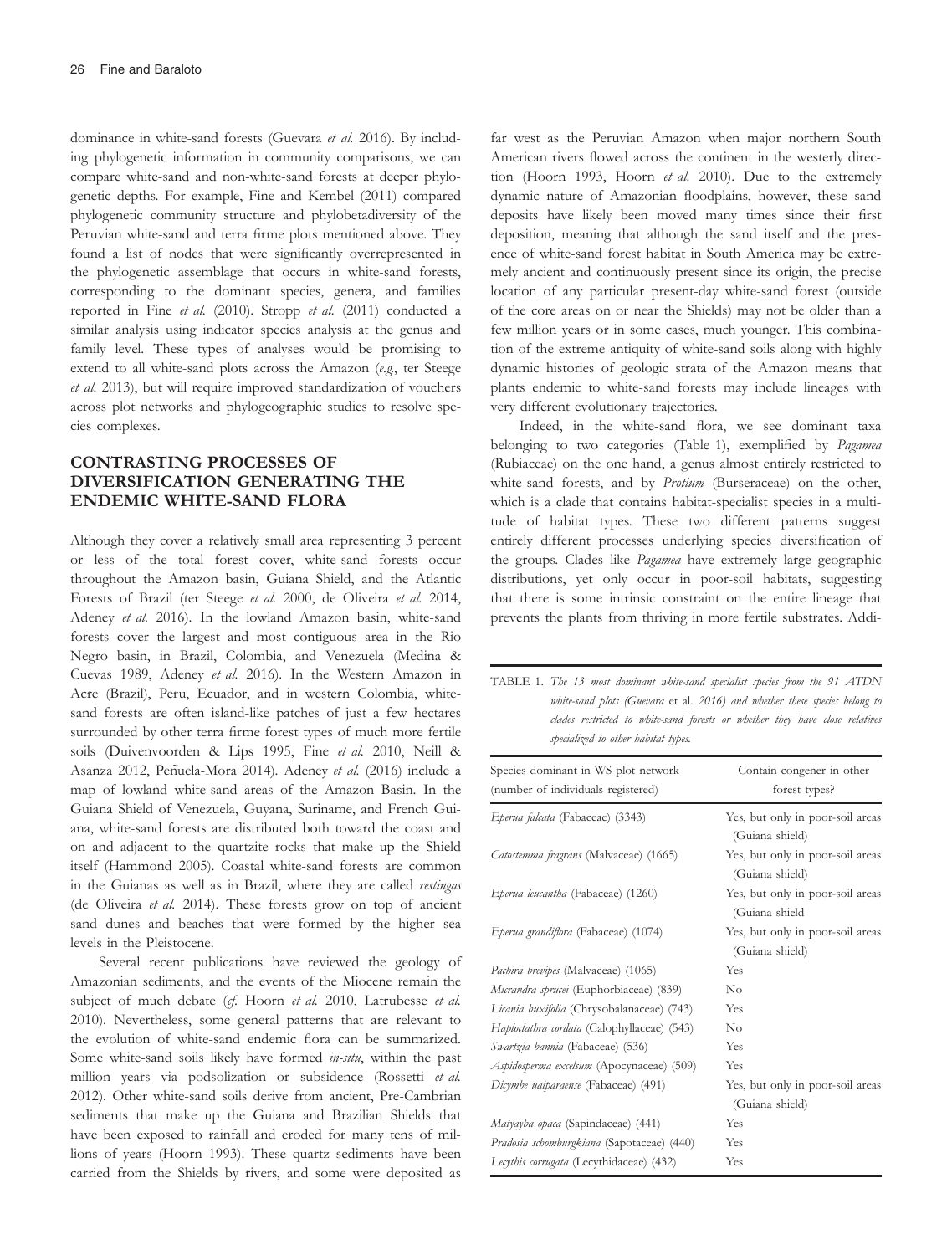| Amount of clade-level trait<br>conservatism associated<br>with white sand | Intrinsic clade-level factors<br>promoting diversification | Predicted pattern                                                                                                       | Example clade                 |
|---------------------------------------------------------------------------|------------------------------------------------------------|-------------------------------------------------------------------------------------------------------------------------|-------------------------------|
| High                                                                      | Present                                                    | Species-rich clades composed of many WS specialists, with<br>different species in different regions                     | Pagamea (Rubiaceae)           |
| High                                                                      | Absent                                                     | Species-poor clades composed of a few WS specialists, with<br>large geographic distributions                            | Haploclathra (Calophyllaceae) |
| Low                                                                       | Present                                                    | Species-rich clades composed of WS specialists but also many<br>specialists to other soil types                         | Protium (Burseraceae)         |
| Low                                                                       | Absent                                                     | Species-poor clades composed of a few species of WS specialist(s)<br>closely related to specialists of other soil types | Mauritia (Arecaceae)          |

TABLE 2. Hypothesized relationship between niche conservatism and intrinsic factors influencing speciation in the clade-level patterns of habitat endemism of white-sand specialists.

tionally, there is a strong geographic component to Pagamea's species distribution, indicating allopatric speciation among the different South American regions that contain white-sand soils likely driving diversification (Vicentini 2016). Thus, we suggest that the combination of trait conservatism that leads to white-sand specialization together with the isolated nature of white-sand patches within and among regions in South America leads to patterns found in clades like Pagamea. (Table 2). There are other clades that dominate white-sand forests of the Upper Rio Negro and Guiana Shield that have a more restricted geographic distribution, like Eperua and Aldina (Stropp et al. 2011, Guevara et al. 2016). In these examples, it is difficult to know whether these lineages are actually constrained from inhabiting more fertile soils because the entire region is composed of low-nutrient soils (Hammond 2005).

The opposite pattern of habitat specialization within clades is much more common, that of white-sand specialists being closely related to other congeners that occur in a wide variety of habitats (Table 1). Examples of this pattern were first noted by Gentry (1981) who described four closely related edaphic specialists of Passiflora, one occurring in white-sand, one in seasonally flooded forest, one in non-inundated alluvial soils, and one in terra firme lateritic soils. Gentry (1986) was convinced that such rampant edaphic specialization represented an important mechanism for diversification in many different tropical clades. Subsequent works in Protium (Fine et al. 2005, 2014), Adelobotrys (Schulman 2003), and Potalia (Frasier et al. 2008) have described clades with white-sand specialists closely related to edaphic specialists to other soil types. For some of these clades, white-sand specialists appear to be ancient (Frasier et al. 2008); for others, the white-sand specialists likely have evolved much more recently, from non-white-sand specialist ancestors (Fine et al. 2005).

For clades such as these that include many different habitat specialists, there appears to be little niche conservatism with respect to soil type. Indeed, specialization to a variety of different habitats including clay, terra firme soils, or flooded forests in addition to white-sand forests is common, with different congeneric species occurring parapatrically. It is important to note that for lineages like Protium, Pachira, Micropholis, and many others,

while there appears to be little edaphic niche conservatism at the clade level, individual species themselves are generally strict edaphic specialists, not habitat generalists. Such habitat specialization could evolve by at least two different mechanisms. First, habitat-generalist populations could be isolated by some barrier (a mountain, a river, or a grassland, etc.), and one of these allopatrically separated populations could undergo selection to specialize onto white-sand soils while the other would not. This would be equivalent to the vanishing refuge model (Vanzolini & Williams 1981) or ecogeographic speciation (Glennon et al. 2012). Subsequent dispersal (or disappearance of the former barrier) would lead to current parapatric distributions. Moreover, any tradeoff in growth or survival on different substrates would lead to selection for reinforcement if gene flow between soil types is still possible (Kay et al. 2011).

A second possibility is that white-sand specialist species are produced by ecological speciation (parapatric speciation with gene flow) across a habitat gradient. Here, specialization to white-sand habitats would involve an evolutionary tradeoff such that success in white-sand forests comes at a cost to being successful in nonwhite-sand forests. Fine et al. (2006) hypothesized that there was a tradeoff to investment in growth and defense that limited habitat generalization in white-sand and terra firme forests. White-sand specialists were found to have significantly greater investment in physical and chemical defenses and slower growth rates than their congeners from clay, terra firme habitats (Fine et al. 2006). If selection were strong enough, habitat-mediated speciation could ensue even in the face of some gene flow, through strong selection against intermediate phenotypes (Endler 1982). Alternatively, if intrinsic isolating mechanisms evolve rapidly, habitat-mediated differentiation and speciation could occur even when selection against intermediate phenotypes was not so strong (Misiewicz 2014).

Protium subserratum Engl. has been the subject of several indepth studies because this taxon is a complex of different lineages that include ecotypes that are morphologically (Daly & Fine 2011, Fine et al. 2013a, Misiewicz & Fine 2014) and chemically distinct (Lokvam & Fine 2012, Fine et al. 2013b, Lokvam et al. 2015) with these differences corresponding to white-sand or terra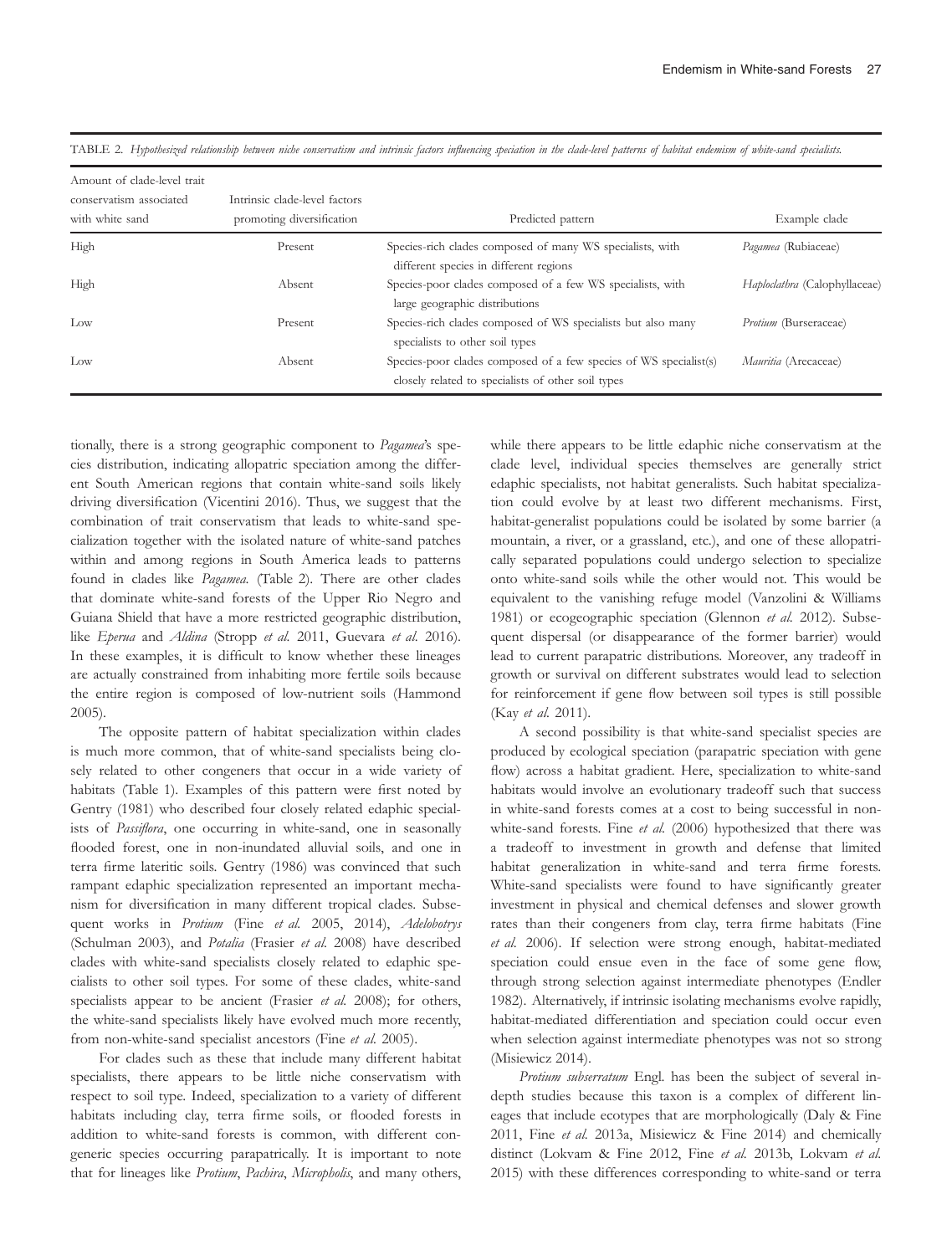firme soils. Misiewicz and Fine (2014) used nuclear microsatellite markers to show that populations of ecotypes found in adjacent and divergent soil types (<3 km apart) exhibited extremely low levels of gene flow compared to populations of ecotypes that were from the same soil type 100 km distant, even though all populations overlapped considerably in their flowering times and pollinators (Misiewicz 2014, Misiewicz et al. 2014). Hand pollination studies revealed that some mechanism of intrinsic genetic incompatibility between white-sand and terra firme ecotypes was occurring to prevent hybrid formation, either directly before or directly after fertilization (Misiewicz 2014).

Could there be a link between the rapid evolution of reproductive isolating mechanisms (or other intrinsic clade-level traits that promote speciation) and the formation of habitat-specialist lineages from more habitat-generalist progenitors? Besides some direct pleiotropic link between genes that confer reproductive incompatibility and other genes that are related to edaphic specialization (which is indeed possible, Kay et al. 2011), one could imagine that any factor that promoted reproductive isolation of spatially discontinuous populations within a large, edaphically heterogeneous area like the Amazon would increase the chances of habitat specialization to evolve given the mosaic-like arrangement of soil types. Even small selective differences due to different biotic enemies or nutrient availabilities of the soils could cause local adaptation and thus morphological and chemical divergence of the different ecotypes.

For example, in Protium subserratum, Fine et al. (2013b) found that white-sand ecotypes (1) grew significantly slower than claysoil ecotypes, (2) had leaves containing more secondary metabolites (phenolics, flavones, quinnic acid derivatives, and oxidized terpenes), and (3) harbored completely different assemblages of insect herbivores. White-sand ecotype leaves also had different relative abundances of shared chemicals (Fine et al. 2013b, Lokvam et al. 2015), suggesting that selection by natural enemies may be a very important factor driving habitat specialization. Because these ecotypes have similar flowering times and share many insect pollinators (Misiewicz 2014, Misiewicz et al. 2014), we suggest that without fast-evolving incompatibility mechanisms, gene flow across habitat boundaries should maintain habitat-generalist phenotypes; or alternatively, intermediate phenotypes must be a large selective disadvantage in both habitat types, driving the evolution of pre-zygotic isolating mechanisms.

### ENVIRONMENTAL FILTERING AND THE FUNCTIONAL COMPOSITION OF WHITE-SAND FLORA

No matter the mechanism of diversification, species that successfully establish in white-sand forests are subject to several strong abiotic and biotic environmental filters (Adeney et al. 2016). As a result, white-sand floras comprise a unique functional composition (Fortunel et al. 2014a), suggesting important differences in important ecosystem processes related to carbon and nutrient cycles. For example, Chave et al. (2010) found more than 40 percent less litterfall in white-sand forests than other old-growth forests across South America and Panama, indicating significantly reduced net primary production and slower carbon cycling in these forests.

White-sand forests also have been shown to have very low levels of soil mineral nutrients, particularly nitrogen (Coomes & Grubb 1998, ter Steege et al. 2000, Fine et al. 2010, Baraloto et al. 2011, Brearley et al. 2011). Although white-sand soils have low total phosphorus, they often have higher levels of plant-available phosphorus than more clay-rich soils (Silver et al. 2000, Baraloto et al. 2011). White-sand soils also contain low levels of exchangeable aluminum because the reservoirs of this element are in clay particles and thus low cation exchange capacity. These soils have little potential to buffer acidity, which may limit nitrogen mineralization and inhibit recruitment of some species of seedlings (Proctor 1999). Many white-sand forests also experience drought, with studies reporting low plant extractable water during seasonal events of low precipitation (Baraloto et al. 2011, Quesada et al. 2011). Many white-sand forests have also been exposed to frequent fire in regions where fire occurs regularly (Adeney et al. 2016). Natural enemies contribute to these physiological challenges by removing or coopting plant tissues rich in nitrogen (Fine et al. 2006).

These strong filters have resulted in a strong pattern of convergence in the functional strategies of white-sand endemics, across all lineages. This pattern appears to hold not only for lineages in which white-sand specialists may have arisen via ecological speciation but also in those lineages that comprise only white-sand specialists (Table 2). Abiotic and biotic filters result in convergent functional strategies. For example, soil nutrient limitation and drought stress may favor smaller, thicker leaves to avoid higher root costs associated with replacing the high transpiration rates associated with larger, thinner leaves (Givnish 1979). Furthermore, biotic filters including high costs of tissue loss to herbivory would be predicted to promote a conservative growth strategy in white-sand endemics (Fine et al. 2006, 2013b). Indeed, white-sand plants are characterized by high tissue density in their leaves, stems, and roots (Medina & Cuevas 1989, Fortunel et al. 2012). Furthermore, white-sand specialist plants tend to have conservative nutrient use strategies, with lower mass-based tissue nutrient concentrations, and high nutrient use efficiencies, measured as biomass assimilation as a function of tissue nutrient concentration, when considering community means (with and without phylogenetic contrasts) (Coomes & Grubb 1998, Baraloto et al. 2006, Fyllas et al. 2009, Fortunel et al. 2012, 2014a).

An unsettled question concerns the extent to which whitesand plants may be more drought tolerant than plants specialized to terra firme forests (Table 3). Part of the problem is that functional ecologists have not arrived at a consensus for measuring drought tolerance in woody plants that can be readily measured across many species. Instead, we rely on proxies for the risk of cavitation, such as wood density or xylem tissue characteristics (Fortunel et al. 2014b). The few studies focusing on white-sand forest trees have found much higher wood density in white-sand taxa compared with taxa from other habitats, even when controlling for phylogeny or examining congeners differing in habitat prefer-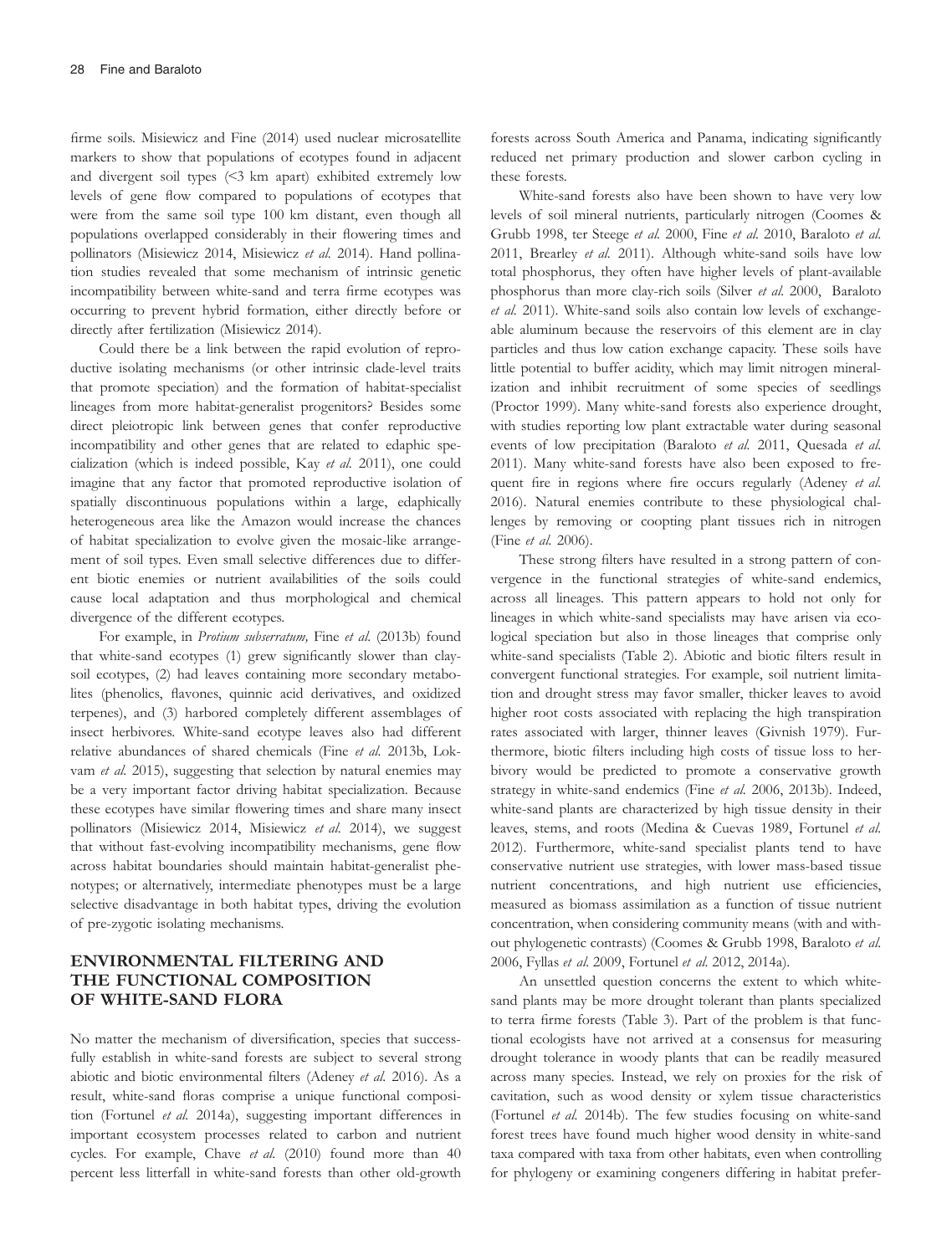TABLE 3. Summary of evidence for divergent functional strategies of the white-sand flora, at the community level, with and without phylogenetically independent contrasts (PICs), and contrasts of clades containing both white-sand specialists and specialists to other forest types (see Table 2).

| Predicted trait value of<br>white-sand endemics | True for<br>community<br>means? | True for<br>community<br>means with PIC? | True for<br>lineage<br>comparisons? |
|-------------------------------------------------|---------------------------------|------------------------------------------|-------------------------------------|
| Thicker leaf                                    | Yes <sup>3,4</sup>              | Yes <sup>3,4</sup>                       | $Yes$ $3,4$                         |
| Sturdier leaf                                   | $Yes$ $3,4$                     | Yes <sup>3,4</sup>                       | $Yes$ $3,4$                         |
| Lower leaf [N]                                  | $Yes$ $3,4,6$                   | $Yes$ $3,4,6$                            | $Yes$ $3,4,6$                       |
| Lower leaf $[P]$                                | $Yes$ $3,4,6$                   | $Yes$ $3,4,6$                            | $Yes$ $3,4,6$                       |
| Smaller seeds                                   | Yes <sup>7</sup>                | Yes <sup>7</sup>                         | ç.                                  |
| Denser wood                                     | $Yes$ $3,4,5,9$                 | $Yes$ $3,4,5,9$                          | $Yes$ <sup>9</sup>                  |
| Thinner xylem                                   | $\rm No$ $^{5,9}$               | $\rm No$ $^{5,9}$                        | $\mathrm{No}$ <sup>9</sup>          |
| Lower cavitation risk                           | ς                               | P                                        | Ś,                                  |
| More resin/latex                                |                                 | Ś,                                       | Ç                                   |
| More defense chemistry                          | P                               | Ś,                                       | Yes <sup>2</sup>                    |
| Unique defense chemistry                        | P                               |                                          | Yes <sup>2</sup>                    |
| Slower growth rate                              | Yes <sup>1</sup>                | Ç                                        | Ç                                   |
| Thicker bark                                    | $\mbox{No}$ $^8$                | 5.                                       | Ç                                   |
| More ECM mutualists                             | $Yes$ <sup>10</sup>             | ς                                        | ς                                   |

<sup>1</sup>Coomes and Grubb (1998), <sup>2</sup>Fine *et al.* (2006), <sup>3</sup>Fortunel *et al.* (2012), <sup>4</sup>Fortunel *et al.* (2014a), <sup>5</sup>Fortunel *et al.* (2014b), <sup>6</sup>Fyllas *et al.* (2009), <sup>7</sup>Grubb and Coomes (1997), <sup>8</sup>Paine et al. (2012), <sup>9</sup>Patiño et al. (2009), <sup>10</sup>Roy et al. (in press).

ences (Patiño et al. 2009, Fortunel et al. 2014b). However, total xylem area and mean vessel diameter were not significantly lower in white-sand species; instead white-sand species possessed significantly more fiber, which Fortunel et al. (2014b) proposed may represent adaptations for great biomechanical strength to withstand wind, or for higher resistance to herbivores and pathogens of wood tissue.

Biotic filters of increased herbivore or pathogen pressure may also drive white-sand specialist plants to invest in more or different chemical defenses for wood or leaf tissue. Indeed, we may expect a higher abundance of species producing resins or latexes believed to represent adaptations to natural enemies (Janzen 1974, Konno 2011), but to date no study has examined patterns of latex presence and abundance at the community or lineage level in white-sand flora. Fine et al. (2006) have shown compelling evidence for increased investment in defense chemistry of seedlings. Species from six different genera from whitesand forests were found to have higher investment in defense than their congeners occurring in terra firme clay soils along with significantly slower growth rates (Fine *et al.* 2006). This suggests that diversification events in these lineages have resulted from ecological speciation across habitat gradients including white-sand forests with higher pressure from natural enemies. Data for chemical defenses in leaf and wood tissue remain scarce in any tropical forest, and further work contrasting white-sand taxa with other habitats across different regions will help to complete our understanding of the functional originality of these forests and its implications for important ecosystem processes including resilience to introduced natural enemies which may represent an important contemporary threat to natural forests (Tabarelli et al. 2012, Boyd et al. 2013).

### TROPHIC INTERACTIONS

Because white-sand forests are composed of plants that produce tough, chemically defended leaves, one would predict that herbivore abundances and herbivory rates would be significantly lower in white-sand versus neighboring terra firme forests. Surprisingly, the available evidence is mixed regarding herbivory comparisons between white-sand and terra firme forests. For example, Lamarre et al. (2012) reported no significant difference in leaf production rate nor herbivory rate in community samples of 68 species from 17 different plant families in Peruvian and French Guiana white-sand forests compared to terra firme and seasonally flooded forests. On the other hand, experimental manipulation of herbivory as well as artificial defoliation in reciprocal transplant experiments in Peru has yielded significant differences in plant mortality and performance (Fine et al. 2004, 2006, Fine & Mesones 2011). Yet in Brazil, similar reciprocal transplant experiments yielded no differences in herbivory rates, although they lasted for fewer months and did not control for phylogenetic relationships of white-sand and terra firme specialists (Stropp et al. 2013). Herbivore abundance data yield results more consistent with predictions, with focused collections of insect herbivores found on Protium subserratum ecotypes growing in white-sand versus clay soils finding significantly higher numbers of insects in clay forests (Fine et al. 2013b). Lamarre et al. (in press) reported a unique arthropod community composition from Peru and French Guiana white-sand forests, with significantly lower abundances of sap-feeding and leaf-chewing insects.

Vertebrate studies have generally reported much lower species diversity and lower abundances in white-sand forests (Álvarez Alonso & Whitney 2003, Vriesendorp et al. 2006, Álvarez Alonso et al. 2013, Borges et al. 2016). This suggests that the third trophic level is less important in white-sand forests, and instead, herbivore abundances are likely controlled by low plant quality or toxicity. One interesting difference between white-sand and clay forest tree communities is that density-dependent patterns are pervasive in terra firme forests in the Neotropics, yet in white-sand forests, clumped distributions of dominant tree species are very common (Fine et al. 2010, Fine & Kembel 2011, Barbosa et al. 2013). Density dependence is thought to result from dispersal-limited host-specialist enemies causing high mortality rates under mother trees (Janzen 1970, Connell 1971). Thus, if this pattern is less pronounced in white-sand forests, it could suggest lower host-specialization and/or better dispersal ability by white-sand natural enemies (Givnish 1999). It is common to observe seedling carpets and even large numbers of saplings under parent trees in white-sand forests; thus, it is possible that the fungal pathogens or insect herbivores that cause high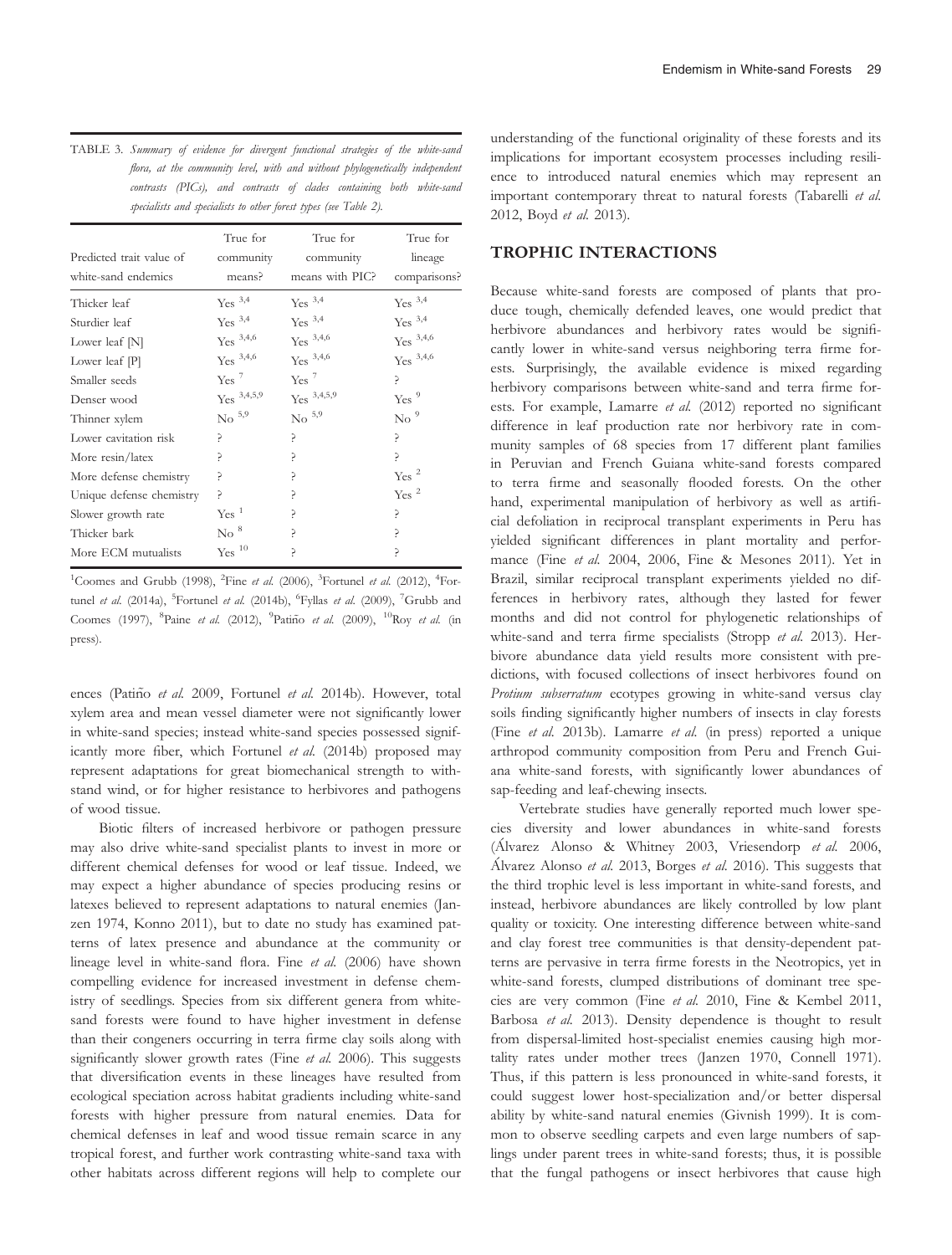levels of mortality are generally absent in white-sand forests. Regarding fungi, ectomycorrhizal mutualism is much more common in white-sand forests than terra firme forests, and it occurs across a broader range of plant taxa than previously thought (Roy et al. 2016). If there were some interaction by which mycorrhizae compete with or somehow counteract the effects pathogenic fungi, this would be an interesting mechanism to explain the relative paucity of pathogenic fungi in white-sand forests (i.e., Liang et al. 2015). Yet, Peay et al. (2013) found evidence of putative lineages of pathogenic fungi in all habitats in a small survey of white-sand, flooded, and terra firme forests, with very low overlap in OTUs across habitats. This suggests that pathogenic fungi are present in white-sand forests, yet may be less virulent. We believe that a comparison of the mechanisms underlying density-dependence and lack thereof in Amazonian forests across white-sand and terra firme forests will be an especially productive avenue for future research.

#### PERSPECTIVES

We conclude that the white-sand flora represents an especially good model system to investigate plant speciation and community assembly. The replicated, island-like arrangement of whitesand forests across the Neotropics has promoted repeated instances of convergent evolution, allowing investigators to discern some important general patterns. For example, whereas niche conservatism has been trumpeted as an emerging paradigm in understanding patterns of diversification (Wiens et al. 2010), white-sand forests offer an intriguing counterpoint – extremely challenging physical and biotic environments, inhabited by lineages that vary wildly in their degree of niche conservatism. This gives evolutionary biologists a valuable tool to use white-sand forests as a comparative framework to study mechanisms of speciation, including the traits underlying niche conservatism and how they are linked to reproductive isolating mechanisms. Similarly, geographically separated patches of white-sand forests offer robust opportunities to test community assembly mechanisms. There is an emerging consensus that host-specialist natural enemies likely play a major role in maintaining hyperdiverse densitydependent plant communities (Givnish 1999, Comita et al. 2010, Mangan et al. 2010, Terborgh 2012). Yet, within these diverse forests exist islands of low-diversity white-sand forests with distinct plant communities and very different biotic communities. Ecologists have taken advantage of ecological gradients, such as light gaps, serpentine soils, and white-sand forests to learn many important lessons about plant adaptation to contrasting environments and the inherent tradeoffs to adaptation (Coley 1983, Fine et al. 2004, Kay et al. 2011). A similar approach, but focusing more at the community scale (Comita et al. 2010), is likely to give us new insights on the mechanisms by which natural enemies influence the maintenance of plant diversity. Finally, the high degree of endemism and unique functional composition of the white-sand flora merit further investigation to understand the potential floristic and ecosystem consequences of contemporary global changes. These forests are particularly vulnerable to land-

use change because of encroaching settlements and accompanying risk of fire. Because white-sand soil has such low capacity to retain nutrients and water, forests that are cleared or burned regenerate extremely slowly (Álvarez Alonso et al. 2013). On the other hand, some authors have suggested that the stress-tolerant functional strategies of dry forest or white-sand endemics might confer resilience because they may be more tolerant of predicted increases in severe droughts (Fortunel et al. 2014a) or to increased movement of exotic pests to which they may have broad resistance because of high investments in defense (Fine et al. 2006). Further research should explore the extent to which white-sand endemics may broaden their ranges under scenarios of climate change, and the resulting consequences for trophic cascades and biogeochemical cycling given their unique functional attributes.

### ACKNOWLEDGMENTS

PVAF acknowledges support from the National Science Foundation DEB 1254214. Many of the ideas in this article derived from discussions with Alberto Vicentini, Jose Alvarez Alonso, Italo - Mesones, Claire Fortunel, Greg Lamarre, and Tracy Misiewicz. We thank David Neill for coorganizing the symposium on whitesand forests at the 2013 ATBC meeting in San Jose and to all the participants for attending. We thank C. Dick and two anonymous reviewers for valuable comments on earlier versions of this article.

### LITERATURE CITED

- ADENEY, J. M., N. CHRISTENSEN, A. VINCENTI, AND M. COHN-HAFT. 2016. White-sand ecosystems in Amazonia. Biotropica 48: 7–23.
- ÁLVAREZ ALONSO, J., M. R. METZ, AND P. V. A. FINE. 2013. Habitat specialization by birds in western Amazonian white-sand forests. Biotropica 45: 365–372.
- A-LVAREZ ALONSO, J., AND B. M. WHITNEY. 2003. Eight new bird species for Peru and other distributional records from white-sand forests of northern Peruvian Amazon, with implications for biogeography of northern South America. Condor 105: 552–566.
- ANDERSON, A. B. 1981. White-sand vegetation of Brazilian Amazonia. Biotropica 13: 199–210.
- BANKI, O. S. 2010. Does neutral theory explain community composition in the Guiana Shield forests? Ph.D. thesis. Utrecht University, The Netherlands.
- BARALOTO, C., D. BONAL, AND D. E. GOLDBERG. 2006. Differential growth response to soil resource gradients among nine tropical tree species. J. Trop. Ecol. 22: 487–497.
- BARALOTO, C., S. RABAUD, Q. MOLTO, L. BLANC, C. FORTUNEL, B. HÉRAULT, N. DÁVILA, I. MESONES, M. RÍOS, E. VALDERRAMA, AND P. V. A. FINE. 2011. Disentangling stand and environmental correlates of aboveground biomass in Amazonian forests. Glob. Change Biol. 17: 2677–2688.
- BARBOSA, C. E. A., T. MISIEWICZ, P. V. A. FINE, AND F. COSTA. 2013. Plant ontogeny, spatial distance, and soil type influences negative densitydependent effects on a common Amazonian tree. PLoS One 8: e62639.
- BORGES, S. H., M. MOREIRA, C. RIBAS, M. COHN-HAFT, J. M. CAPURUCHO, C. VARGAS, AND R. ALMEIDA. 2016. Bird communities in Amazonian white-sand vegetation patches: Effects of landscape structure and biogeographic context. Biotropica 48: 121–131.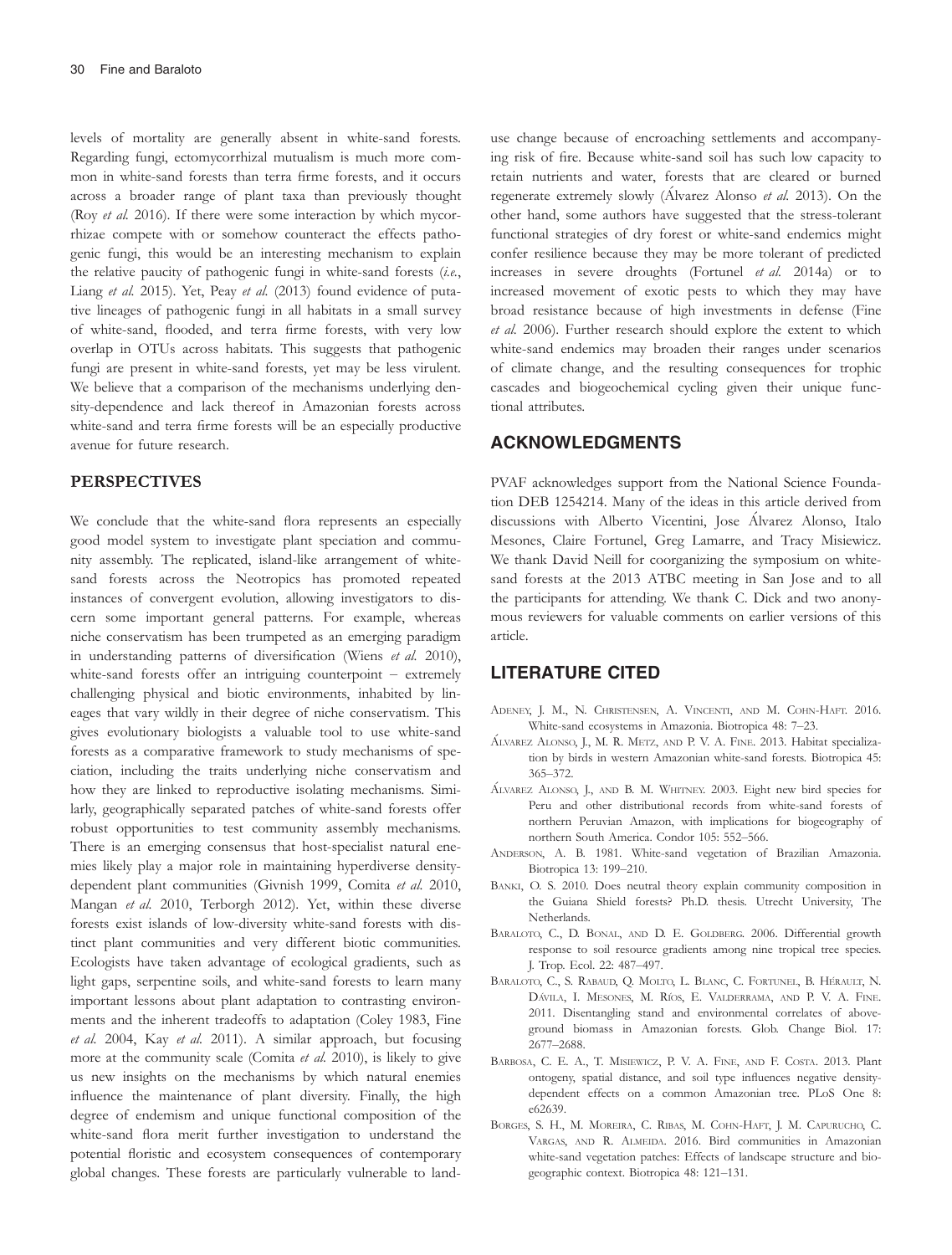- BOUBLI, J. P. 2002. Lowland floristic assessment of Pico da Neblina National Park, Brazil. Plant Ecol. 160: 149–167.
- BOYD, I. L., P. H. FREER-SMITH, C. A. GILLIGAN, AND H. C. J. GODFRAY. 2013. The consequence of tree pests and diseases for ecosystem services. Science 342: 1235773.
- BREARLEY, F. Q., P. V. A. FINE, AND K. PERREIJN. 2011. Nitrogen isotope ratios suggest tropical heath forests are more limited by nitrogen than water availability. Acta Amazon 41: 409–412.
- CHAVE, J., D. NAVARRETE, S. ALMEIDA, E. ÁLVAREZ, L. E. O. C. ARAGÃO, D. BONAL, P. CHÂTELET, J. E. SILVA-ESPEJO, J.-Y. GORET, P. von HILDEbrand, E. Jiménez, S. Patiño, M. C. Peñuela, O. L. Phillips, P. STEVENSON, AND Y. MALHI. 2010. Regional and seasonal patterns of litterfall in tropical South America. Biogeosciences 7: 43–55.
- COLEY, P. D. 1983. Herbivory and defensive characteristics of tree species in a lowland tropical forest. Ecol. Monogr. 53: 209–233.
- COMITA, L. S., H. C. MULLER-LANDAU, S. AGUILAR, AND S. P. HUBBELL. 2010. Asymmetric density dependence shapes species abundances in a tropical tree community. Science 329: 330–332.
- CONNELL, J. H. 1971. On the role of natural enemies in preventing competitive exclusion in some marine animals and in rain forest trees. In P. J. den Boer, and G. R. Gradwell (Eds.). Dynamics of populations, pp. 298–312. Centre for Agricultural Publication and Documentation, Wageningen, The Netherlands.
- COOMES, D. A., AND P. J. GRUBB. 1996. Amazonian caatinga and related communities at La Esmeralda, Venezuela: Forest structure, physiognomy and floristics, and control by soil factors. Vegetatio 122: 167–191.
- COOMES, D. A., AND P. J. GRUBB. 1998. Responses of juvenile trees to aboveand belowground competition in nutrient-starved Amazonian rain forest. Ecology 79: 768–782.
- DALY, D. C., AND P. V. A. FINE. 2011. A new Amazonian section of Protium (Burseraceae) including both edaphic specialist and generalist taxa. Studies in Neotropical Burseraceae XVI. Syst. Bot. 36: 939–949.
- DAMASCO, G., A. VICENTINI, C. V. CASTILHO, T. P. PIMENTEL, AND H. E. M. NASCIMENTO. 2013. Disentangling the role of edaphic variability, flooding regime and topography of Amazonian white-sand vegetation. J. Veg. Sci. 24: 384–394.
- De CACERES, M., P. LEGENDRE, AND M. MORETTI. 2010. Improving indicator species analysis by combining groups of sites. Oikos 119: 1674– 1684.
- DUFRENE, M., AND P. LEGENDRE. 1997. Species assemblages and indicator species: The need for a flexible asymmetrical approach. Ecol. Monogr. 67: 345–366.
- DUIVENVOORDEN, J. F., AND J. M. LIPS. 1995. A land-ecological study of soils, vegetation, and plant diversity in Colombian Amazonia. Tropenbos, Wageningen, The Netherlands.
- ENDLER, J. A. 1982. Pleistocene refuges, fact or fancy? In G. T. Prance (Ed.). Biological diversification in the tropics, pp. 641–657. Columbia University Press, New York.
- FINE, P. V. A., D. C. DALY, F. G. VILLA, I. MESONES, AND K. CAMERON. 2005. The contribution of edaphic heterogeneity to the evolution and diversity of Burseraceae trees in the Western Amazon. Evolution 59: 1464– 1478.
- FINE, P. V. A., R. GARCÍA-VILLACORTA, N. C. A. PITMAN, I. MESONES, AND S. W. KEMBEL. 2010. A floristic study of the white-sand forests of Peru. Ann. MO. Bot. 97: 283–305.
- FINE, P. V. A., AND S. W. KEMBEL. 2011. Phylogenetic community structure and phylogenetic turnover across space and edaphic gradients in western Amazonian tree communities. Ecography 34: 552–565.
- FINE, P. V. A., AND I. MESONES. 2011. The role of natural enemies in the germination and establishment of Pachira (Malvaceae) trees in the Peruvian Amazon. Biotropica 43: 265–269.
- FINE, P. V. A., I. MESONES, AND P. D. COLEY. 2004. Herbivores promote habitat specialization by trees in Amazonian forests. Science 305: 663–665.
- FINE, P. V. A., M. R. METZ, J. LOKVAM, I. MESONES, J. M. AYARZA ZUÑIGA, G. P. A. LAMARRE, M. VASQUEZ PILCO, AND C. BARALOTO. 2013b. Insect

herbivores, chemical innovation and the evolution of habitat specialization in Amazonian trees. Ecology 94: 1764–1775.

- FINE, P. V. A., Z. J. MILLER, I. MESONES, S. IRAZUZTA, H. M. APPEL, M. H. H. STEVENS, I. SÄÄKSJÄRVI, J. C. SCHULTZ, AND P. D. COLEY. 2006. The growth-defense tradeoff and habitat specialization by plants in Amazonian forests. Ecology 87: S150–S162.
- FINE, P. V. A., F. ZAPATA, AND D. C. DALY. 2014. Investigating processes of Neotropical rain forest tree diversification by examining the evolution and historical biogeography of Protieae (Burseraceae). Evolution 68: 1988–2004.
- FINE, P. V. A., F. ZAPATA, D. C. DALY, I. MESONES, T. M. MISIEWICZ, H. F. COOPER, AND C. E. A. BARBOSA. 2013a. The importance of environmental heterogeneity and spatial distance in generating phylogeographic structure in edaphic specialist and generalist species of Protium (Burseraceae) across the Amazon basin. J. Biogeogr. 60: 646–661.
- FORTUNEL, C., P. V. A. FINE, AND C. BARALOTO. 2012. Leaf, stem and root tissue strategies across 758 Neotropical tree species. Funct. Ecol. 26: 1153–1161.
- FORTUNEL, C., C. T. E. PAINE, P. V. A. FINE, N. J. B. KRAFT, AND C. BAR-ALOTO. 2014a. Environmental factors predict community functional composition in forests across Amazonia. J. Ecol. 102: 145–155.
- FORTUNEL, C., J. RUELLE, J. BEUCHENE, P. V. A. FINE, AND C. BARALOTO. 2014b. Wood specific gravity and anatomy of branches and roots in 113 Amazonian rainforest tree species across environmental gradients. New Phytol. 202: 79–94.
- FRASIER, C. L., V. A. ALBERT, AND L. STRUWE. 2008. Amazonian lowland, white sand areas as ancestral regions for South American biodiversity: Biogeographic and phylogenetic patterns in Potalia (Angiospermae: Gentianaceae). Org. Divers. Evol. 8: 44–57.
- FYLLAS, N. M., S. PATINO, T. R. BAKER, G. BIELEFELD NARDOTO, L. A. MARTI-NELLI, C. A. QUESADA, R. PAIVA, M. SCHWARZ, V. HORNA, L. M. MER-CADO, A. SANTOS, L. ARROYO, E. M. JIMENEZ, F. J. LUIZAO, D. A. NEILL, N. SILVA, A. PRIETO, A. RUDAS, M. SILVIERA, I. C. G. VIEIRA, G. LOPEZ-GONZALEZ, Y. MALHI, O. L. PHILLIPS, AND J. LLOYD. 2009. Basin-wide variations in foliar properties of Amazonian forest: Phylogeny, soils and climate. Biogeosciences 6: 2677–2708.
- GARCÍA VILLACORTA, R., M. AHUITE, AND M. OLÓRTEGUI. 2003. Clasificación de bosques sobre arena blanca de la zona reservada Allpahuayo-Mishana. Folia Amaz. 14: 11–31.
- GENTRY, A. H. 1981. Distributional patterns and an additional species of the Passiflora vitifolia complex: Amazonian species diversity due to edaphically differentiated communities. Plant Syst. Evol. 137: 95–105.
- GENTRY, A. H. 1986. Endemism in tropical versus temperate plant communities. In M. E. Soulé (Ed.). Conservation biology: The science of scarcity and diversity, pp. 153–181. Sinauer, Sunderland, Massachusetts.
- GIVNISH, T. J. 1979. On the adaptive significance of leaf form. In O. T. Solbrig, S. Jain, G. B. Johnson, and P. H. Raven (Eds.). Topics in plant population biology, pp. 375–407. Columbia University Press, New York.
- GIVNISH, T. J. 1999. On the causes of gradients in tropical tree diversity. J. Ecol. 87: 193–210.
- GLENNON, K. L., L. J. RISSLER, AND S. A. CHURCH. 2012. Ecogeographic isolation: A reproductive barrier between species and between cytotypes in Houstonia (Rubiaceae). Evol. Ecol. 26: 909–926.
- GRUBB, P. J., AND D. A. COOMES. 1997. Seed mass and nutrient content in nutrient-starved tropical rainforest in Venezuela. Seed Sci. Res. 7: 269– 280.
- GUEVARA, J. E., G. DAMASCO, C. BARALOTO, P. V. A. FINE, M. C. PEÑUELA-MORA, C. CASTILHO, A. VINCENTINI, D. CÁRDENAS, F. WITTMANN, N. TARGHETTA, O. L. PHILLIPS, J. STROPP, I. AMARAL, P. MAAS, A. MON-TEAGUDO, E. M. JIMENEZ, R. THOMAS, R. BRIENEN, A. DUQUE, W. MAGNUSSON, J. FERREIRA, E. HONORIO, F. de ALMEIDA MATOS, F. RAMÍREZ AREVALO, J. ENGEL, P. PETRONELLI, R. VASQUEZ, AND H. TER STEEGE. 2016. Low phylogenetic beta diversity and geographic neoendemism in Amazonian white-sand forests. Biotropica 48: 34–46.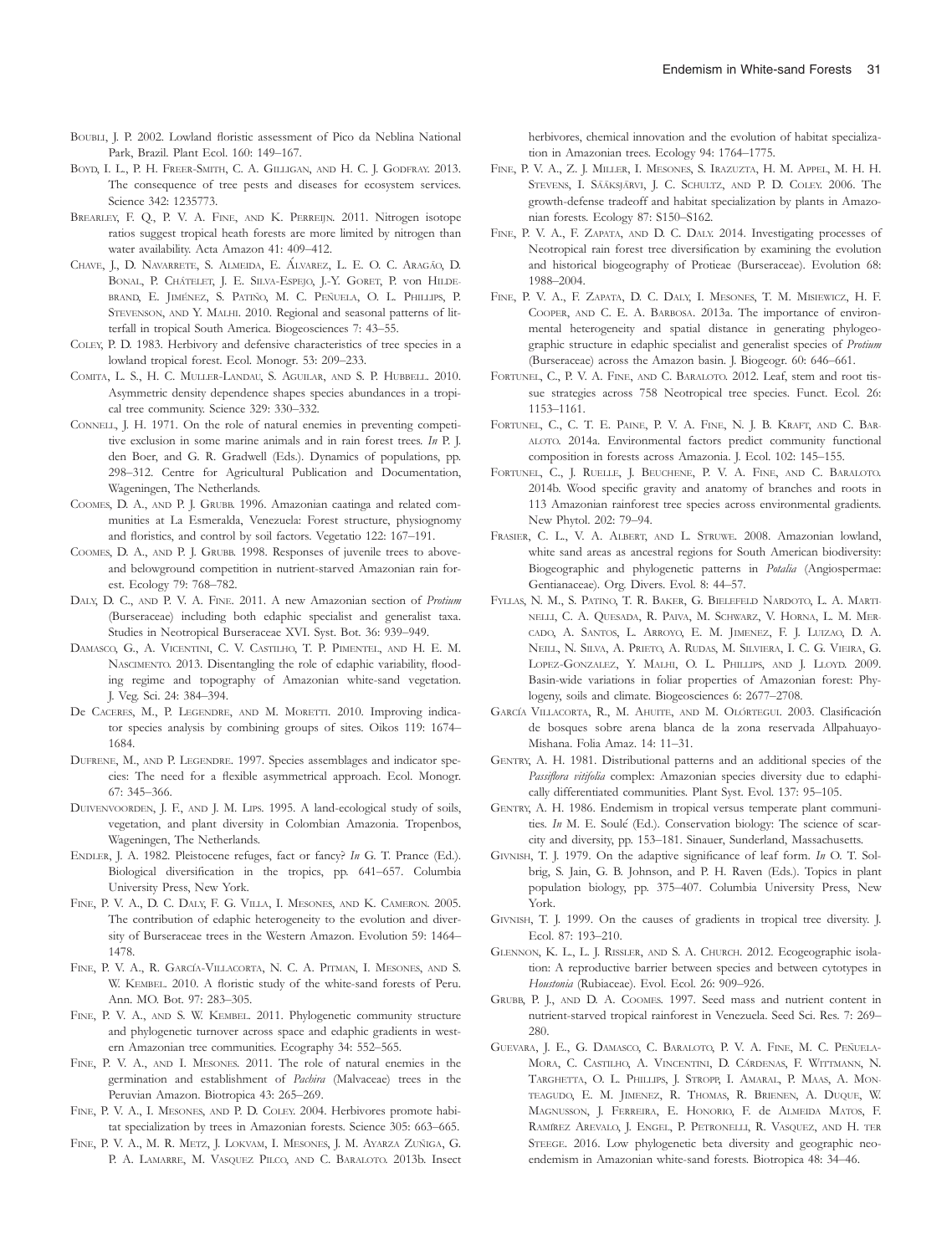- HAMMOND, D. S. 2005. Ancient land in a modern world. In D. S. Hammond (Ed.). Tropical forests of the Guiana Shield: Ancient forests in a modern world, pp. 1–14. CABI publishing, Wallingford, U.K.
- HOORN, C. 1993. Marine incursions and the influence of Andean tectonics on the Miocene depositional history of northwestern Amazonia: Results of a palynostratigraphic study. Palaeogeogr. Palaeoclimatol. Palaeoecol. 105: 267–309.
- HOORN, C., F. P. WESSELINGH, H. ter STEEGE, M. A. BERMUDEZ, A. MORA, J. SEVINK, I. SANMARTÍN, A. SANCHEZ-MESEGUER, C. L. ANDERSON, J. P. FIGUEIREDO, C. JARAMILLO, D. RIFF, F. R. NEGRI, H. HOOGHIEMSTRA, J. LUNDBERG, T. STADLER, T. SÄRKINEN, AND A. ANTONELLI. 2010. Amazonia through time: Andean uplift, climate change, landscape evolution and biodiversity. Science 330: 927–931.
- JANZEN, D. H. 1970. Herbivores and the number of tree species in tropical forests. Am. Nat. 104: 501–528.
- JANZEN, D. H. 1974. Tropical blackwater rivers, animals, and mast fruiting by the Dipterocarpaceae. Biotropica 6: 69–103.
- JØRGENSEN, P., AND S. LÉON-YÁNEZ. 1999. Catalogue of the vascular plants of Ecuador, Missouri Botanical Garden Press, Monogr. Syst. Bot. MO Bot. Gard. 75.
- KAY, K. M., K. L. WARD, L. R. WATT, AND D. W. SCHEMSKE. 2011. Plant speciation. In S. P. Harrison, and N. Rajakaruna (Eds.). Serpentine: The evolution and ecology of a model system, pp. 71–95. University of California Press, Berkeley, California.
- KELLOFF, C. L., AND V. A. FUNK. 2004. Phytogeography of the Kaieteur Falls, Potaro Plateau, Guyana: Floral distributions and affinities. J. Biogeogr. 31: 501–513.
- KONNO, K. 2011. Plant latex and other exudates as plant defense systems: Roles of various defense chemicals and proteins contained therein. Phytochemistry 72: 1510–1530.
- LAMARRE, G. P. A., C. BARALOTO, C. FORTUNEL, N. DÁVILA, I. MESONES, J. GRANDEZ RÍOS, M. RÍOS, E. VALDERRAMA, M. VASQUEZ, AND P. V. A. FINE. 2012. Herbivory, growth rates, and habitat specialization in tropical tree lineages: Implications for Amazonian beta-diversity. Ecology 93: S195–S210.
- LAMARRE, G. P. A., B. HÉRAULT, I. MESONES, P. V. A. FINE, AND C. BARALOTO. In press. Taxonomic and functional composition of arthropod assemblages across Amazonian forests. J. Anim. Ecol. doi: [10.1111/1365-](http://dx.doi.org/10.1111/1365-2656.12445) [2656.12445.](http://dx.doi.org/10.1111/1365-2656.12445)
- LATRUBESSE, E. M., M. COZZUOL, S. A. F. da SILVA-CAMINHA, C. A. RIGSBY, M. L. ABSY, AND C. JARAMILLO. 2010. The late Miocene paleogeography of the Amazon Basin and the evolution of the Amazon River system. Earth Sci. Rev. 99: 99–124.
- LIANG, M., X. LIU, R. S. ETIENNE, F. HUANG, Y. WANG, AND S. YU. 2015. Arbuscular mycorrhizal fungi counteract the Janzen-Connell effect of soil pathogens. Ecology 96: 562–574.
- LOKVAM, J., AND P. V. A. FINE. 2012. An oxidized squalene derivative from Protium subserratum (Engl.) Engl. growing in Peru. Molecules 17: 7451-7457.
- LOKVAM, J., M. R. METZ, G. R. TAKEOKA, L. NGUYEN, AND P. V. A. FINE. 2015. Habitat-specific divergence of procyanidins in Protium subserratum (Burseraceae). Chemoecology 25: 293–302.
- MANGAN, S. A., S. A. SCHNITZER, E. A. HERRE, K. M. L. MACK, M. C. VALEN-CIA, E. I. SANCHEZ, AND J. D. BEVER. 2010. Negative plant-soil feedback predicts tree-species relative abundance in a tropical forest. Nature 466: 752–755.
- MEDINA, E., AND E. CUEVAS. 1989. Patterns of nutrient accumulation and release in Amazonian forests of the upper Rio Negro basin. In J. Proctor (Ed.). Mineral nutrients in tropical forest and savanna ecosystems, pp. 217–240. Blackwell Scientific, Oxford.
- MISIEWICZ, T. M. 2014. Ecological divergence and reproductive isolation in an Amazonian tropical tree: Protium subserratum (Burseraceae). PhD dissertation, University of California, Berkeley.
- MISIEWICZ, T. M., AND P. V. A. FINE. 2014. Evidence for ecological divergence across a mosaic of soil types in an Amazonian tropical tree: Protium subserratum (Burseraceae). Mol. Ecol. 23: 2543–2558.
- MISIEWICZ, T. M., E. KRAICHAK, AND C. RASMUSSEN. 2014. Distance and habitat drive fine scale stingless bee (Hymenoptera: Apidae) community turnover across naturally heterogeneous forests in the western Amazon. Sociobiology 61: 407–414.
- NEILL, D. A., AND M. ASANZA. 2012. Lozania nunkui (Lacistemataceae), a new species from the sandstone plateaus of the Cordillera del Condor in Ecuador and Peru. Novon 22: 207–211.
- DE OLIVEIRA, A. A., A. VICENTINI, J. CHAVE, C. D. T. CASTANHO, S. J. DAVIES, A. M. Z. MARTINI, R. A. F. LIMA, R. R. RIBEIRO, A. IRIBAR, AND V. C. SOUZA. 2014. Habitat specialization and phylogenetic structure of tree species in a coastal Brazilian white-sand forest. J. Plant Ecol. 7: 134– 144.
- PAINE, C. E. T., N. NORDEN, J. CHAVE, C. FORTUNEL, P.-M. FORGET, AND C. BARALOTO. 2012. Phylogenetic density dependence and environmental filtering predict seedling survival in a tropical forest. Ecol. Lett. 15: 34–41.
- PATIÑO, S., J. LLOYD, R. PAIVA, T. R. BAKER, C. A. QUESADA, L. M. MERCADO, J. SCHMERLER, M. SCHWARZ, A. J. B. SANTOS, A. AGUILAR, C. I. CZIM-CZIK, J. GALLO, V. HORNA, E. J. HOYOS, E. M. JIMENEZ, W. PALOMINO, J. PEACOCK, A. PEÑA-CRUZ, C. SARMIENTO, A. SOTA, J. D. TURRIAGO, B. VILLANUEVA, P. VITZTHUM, E. ALVAREZ, L. ARROYO, C. BARALOTO, D. BONAL, J. CHAVE, A. C. L. COSTA, R. HERRERA, N. HIGUCHI, T. KILL-EEN, E. LEAL, F. LUIZÃO, P. MEIR, A. MONTEAGUDO, D. NEIL, P. NUÑEZ-VARGAS, M. C. PEÑUELA, N. PITMAN, N. PRIANTE FILHO, A. PRI-ETO, S. N. PANFIL, A. RUDAS, R. SALOMÃO, N. SILVA, M. SILVEIRA, S. SOARES DEALMEIDA, A. TORRES-LEZAMA, R. VASQUEZ-MARTINEZ, I. VIEIRA, Y. MALHI, AND O. L. PHILLIPS. 2009. Branch xylem density variations across the Amazon Basin. Biogeosciences 6: 545–568.
- PEAY, K. G., C. BARALOTO, AND P. V. A. FINE. 2013. Strong coupling of plant and fungal community structure across Amazonian rainforests. ISME J. 7: 1852–1861.
- PEÑUELA-MORA, M. C. 2014. Understanding Colombian Amazonian white sand forests. Ph.D. thesis. Utrecht University, The Netherlands.
- PROCTOR, J. 1999. Heath forests and acid soils. Bot. J. Scot. 51: 1–14.
- QUESADA, C. A., J. LLOYD, L. O. ANDERSON, N. M. FYLLAS, M. SCHWARZ, AND C. I. CZIMCZIK. 2011. Soils of Amazonia with particular reference to the RAINFOR sites. Biogeosciences 8: 1415–1440.
- ROSSETTI, D. F., T. C. BERTANI, H. ZANI, E. H. CREMON, AND E. H. HAYA-KAWA. 2012. Late quaternary sedimentary dynamics in Western Amazonia: Implications for the origin of open vegetation/forest contrasts. Geomorphology 177: 74–92.
- ROY, M., H. SCHIMANN, R. BRAGA-NETO, R. A. E. DA SILVA, J. DUQUE, D. FRAME, F. WARTCHOW, AND M.-A. NEVES. 2016. Diversity and distribution of ectomycorrhizal fungi in Amazonian lowland white-sand forests. Biotropica 48: 90–100.
- RUOKOLAINEN, K., A. LINNA, AND H. TUOMISTO. 1997. Use of Melastomataceae and pteridophytes for revealing phytogeographical patterns in Amazonian rain forests. J. Trop. Ecol. 13: 243–256.
- SCHULMAN, L. 2003. A geo-ecologically specialised new species of Adelobotrys (Melastomataceae: Merianieae) from Peruvian Amazonia. Kew. Bull. 58: 459–466.
- SILVER, W. L., J. NEFF, M. MCGRODDY, E. VELDKAMP, M. KELLER, AND R. COSME. 2000. Effects of soil texture on belowground carbon and nutrient storage in a lowland Amazonian forest ecosystem. Ecosystems 3: 193–209.
- TER STEEGE, H., V. G. JETTEN, A. M. POLAK, AND M. J. A. WERGER. 1993. Tropical rain-forest types and soil factors in a watershed area in Guyana. J. Veg. Sci. 4: 705–716.
- ter STEEGE, H., D. SABATIER, H. CASTELLANOS, T. Van ANDEL, J. DUIVENVOOR-DEN, A. A. de OLIVEIRA, R. EK, R. LILWAH, P. MAAS, AND S. MORI. 2000. An analysis of the floristic composition and diversity of Amazonian forests including those of the Guiana Shield. J. Trop. Ecol. 16: 801–828.
- TER STEEGE, H., N. C. A. PITMAN, D. SABATIER, C. BARALOTO, R. P. SALOMÃO, J. E. GUEVARA, O. L. PHILLIPS, C. V. CASTILHO, W. E. MAGNUSSON, J.-F.